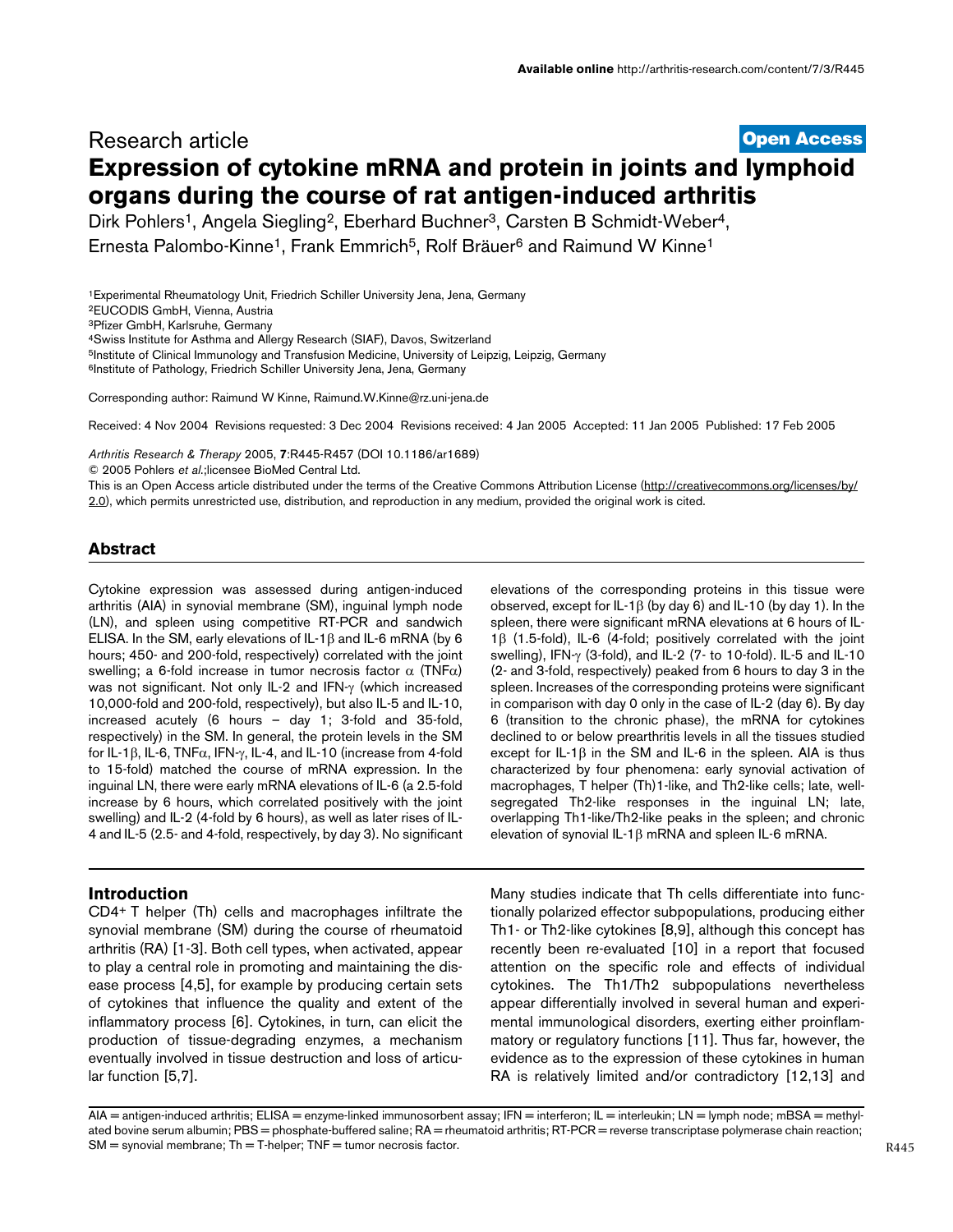does not provide information on the time course and organ distribution of the cytokine profiles. Indeed, an extensive study of longitudinal cytokine profiles in RA is complicated by the influence of disease phases and/or treatments [14], most of which affect proportions and functions of lymphocytes and macrophages (reviewed in [1,2]). Experimental models of arthritis are therefore well suitable for learning about the sequence of cell activation in well-characterized phases of the disorders.

Antigen-induced arthritis (AIA) in the rat [15], a severe knee monoarticular arthritis induced by intra-articular administration of methylated bovine serum albumin (mBSA) after systemic immunization, is a suitable arthritis model inasmuch as CD4+ T cells and macrophages infiltrate the SM [16] and its course consists of clearly discernible phases. The acute phase progresses within approximately 1 week into chronicity, that is, a status of low-grade inflammation with moderate joint destruction and bone formation [15]. Because of its prominently local character, AIA is a unique model for the analysis of cytokine patterns in locally driven immune responses, and also a useful counterpart for comparison with more systemic models of arthritis, such as adjuvant- and collagen-induced arthritis [17].

To elucidate the sequence and the interplay of cytokine gene activation in AIA, therefore, the mRNA expression of monokines and of Th1-like and Th2-like cytokines was analysed in the SM, regional lymph node (LN), and spleen of diseased rats by means of semiquantitative, competitive RT-PCR. To assess local translation into protein, the cytokine levels were also measured by ELISA. The analysis was carried out in mBSA-immunized animals before induction of disease (day 0), at 6 hours after injection of the arthritogen, and on days 1, 3, and 6 of the disease, the latter time point marking the transition to the chronic phase. For the sake of clarity, individual cytokines are assigned to monokine- and Th1-/Th2-like patterns, according to widely accepted schemes [8] and/or their prevalent cellular source in arthritis [2,18].

### **Materials and methods Animals**

#### *Induction of arthritis*

Female Lewis rats (140–190 g, age 7 to 10 weeks, Charles River Laboratories, Sulzfeld, Germany, or Animal Research Facility, Friedrich Schiller University) were immunized 21 and 14 days before induction of AIA with 2 ml (total volume) of a suspension containing 1 ml each of mBSA dissolved in PBS (500 µg/ml; Sigma, Deisenhofen, Germany), and complete Freund's adjuvant (2 mg/ml *Mycobacterium tuberculosis*; R37 Ra; Difco, Detroit, MI, USA) by multiple subcutaneous injections into both flanks of the animals. On day 0, AIA was induced by intra-articular injection of 100 µg mBSA in 50 µl of PBS into the right

R446

knee joint; the left knee received 50 µl of PBS and served as control. All animal studies were approved by the governmental commission for animal protection.

#### *Scoring of arthritis*

The disease course was monitored by repeated assessment of the bilateral swelling of the knee joint using a caliper (Kroeplin Längenmesstechnik, Schlüchtern, Germany). The swelling was expressed as the difference between the arthritic (right) and the control, unaffected joint (left).

### **Assessment of cytokine mRNA expression**

### *Tissue sampling and preparation*

Samples of knee joint SM, inguinal LN, and spleen were obtained from rats killed at five time points: day 0, 6 hours, day 1, day 3, and day 6 of AIA (four to six rats per time point). After sacrifice, tissue pieces (approximately 2 to 5 mm<sup>3</sup>) were excised, snap-frozen in 500 µl guanidinium thiocyanate buffer, and kept at -70°C until processing.

#### *Semiquantitative RT-PCR*

Frozen tissues were homogenized, mRNA was isolated, cDNA was prepared and competitive RT-PCR was performed as previously described [19]. Quantification was not done until all cDNAs had been adjusted to equal β-actin mRNA content using semiquantitative RT-PCR with a competitor fragment, which contained the sequences corresponding to the primers [20]. From the present data, there was no experimental indication for the regulation of β-actin under arthritis conditions. In addition, the consistency between values found for mRNA (normalized to β-actin) and for protein (normalized to total protein) in the SM suggests little or no regulation of β-actin in this system. An amount of  $2.5 \times 10^{-12}$  to  $2.5 \times 10^{-19}$  moles, corresponding to  $1.5 \times 10^{12}$  to  $1.5 \times 10^5$  molecules and to a dilution from  $10^{-3}$  to  $10^{-10}$  of the competitor fragment, was added to each PCR assay as an internal standard. Relative quantification of specific cDNAs was carried out as previously described [19]. The highest dilution at which the competitor fragment was still detectable for each particular cytokine PCR was arbitrarily defined as 1 unit; the dilution at which cDNA was detectable and the density of the band of the resulting PCR product in agarose gels were used to express the results as multiples of 1 unit. To guarantee reproducibility of the results, PCR was performed in duplicates, which yielded comparable results.

#### **Assessment of cytokine protein expression**

#### *Tissue sampling and preparation*

In an independent AIA study, samples of knee-joint SM, inguinal LNs, and spleen were obtained from rats killed at six time points: day 0, 6 hours, day 1, day 3, and day 6 of AIA. Cytokine protein analysis was performed on five to six rats per time point. The tissue pieces were snap-frozen in 250 to 1000 µl PBS–EDTA (0.9% NaCl, 30 mM KCl, 70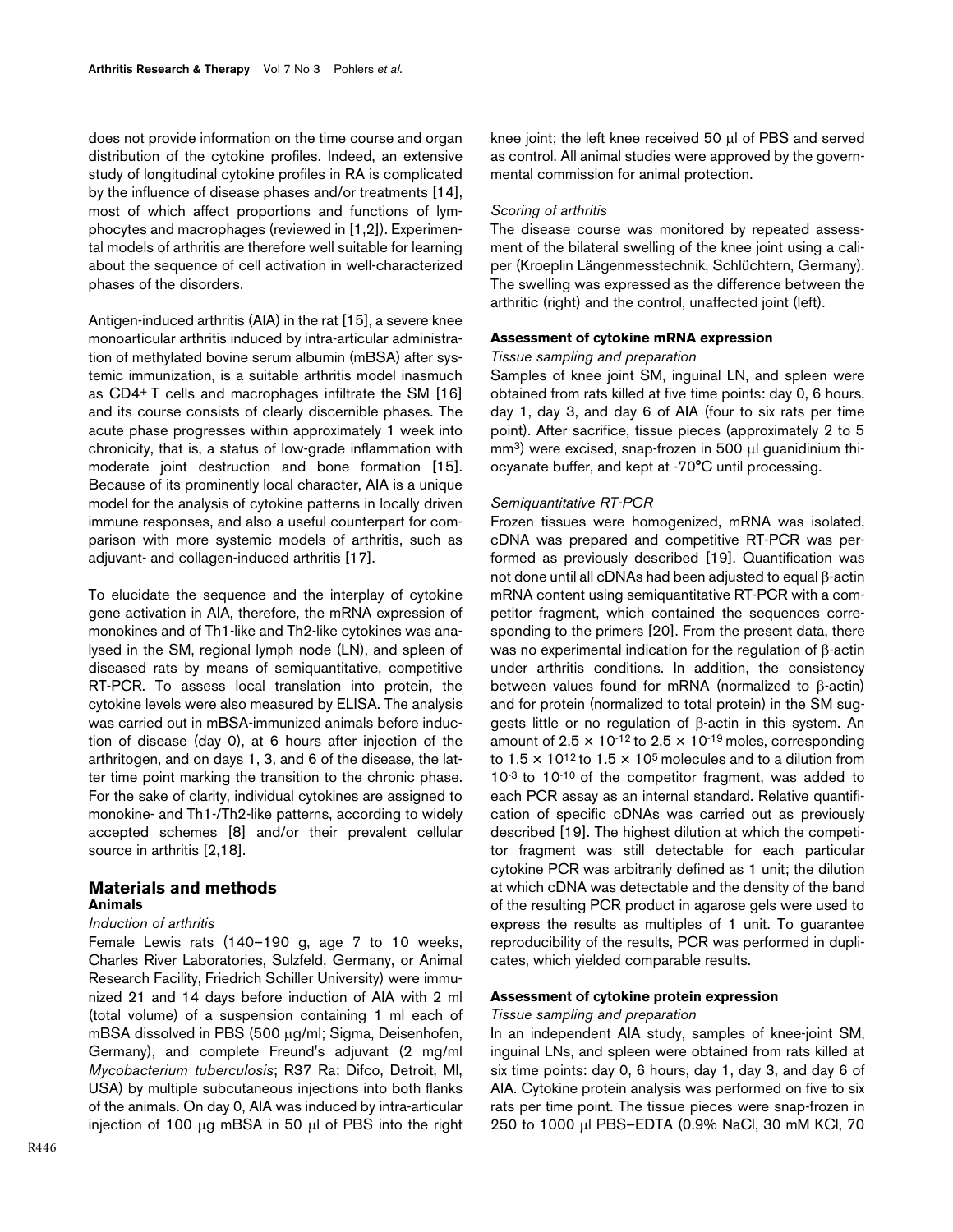#### <span id="page-2-0"></span>**Table 1**

#### **Cytokine protein per total protein (ng/mg) on day 0 of antigen-induced arthritis in rats**

| wytotano protom por total protom (ng/mg/ on auj v or antigon maaooa artimto in rato |                   |                     |              |  |  |
|-------------------------------------------------------------------------------------|-------------------|---------------------|--------------|--|--|
| Cytokine                                                                            | Synovial membrane | Inguinal lymph node | Spleen       |  |  |
| IL-1 $\beta$                                                                        | 338.60 (90.78)    | 9.81(2.61)          | 0.983(0.117) |  |  |
| IL-6                                                                                | 20.26 (5.77)      | 0.10(0.03)          | 0.015(0.006) |  |  |
| TNF- $\alpha$                                                                       | 80.46 (15.48)     | 0.71(0.19)          | 0.041(0.004) |  |  |
| $IL-2$                                                                              | n.d.              | 1.73(0.54)          | 0.054(0.012) |  |  |
| IFN- $\gamma$                                                                       | 43.11 (9.83)      | 0.74(0.21)          | 0.028(0.004) |  |  |
| $IL-4$                                                                              | 2.47(0.62)        | 0.02(0.01)          | 0.007(0.001) |  |  |
| $IL-10$                                                                             | 11.51 (3.49)      | 0.56(0.11)          | 0.011(0.001) |  |  |

Values are means (standard error of the mean). n.d., not determined.

mM  $Na<sub>2</sub>HPO<sub>4</sub>$ , 10 mM  $KH<sub>2</sub>HPO<sub>4</sub>$ , 10 mM ethylenediaminetetraacetic acid) containing a proteinase inhibitor cocktail (*Complete*®; Roche Diagnostics, Mannheim, Germany), and kept at -70°C until processing. Immediately after thawing, tissue pieces were homogenized using an Ultra Turrax and centrifuged Subsequently the supernatants were divided into aliquots and kept at - 70°C.

#### *Sandwich ELISA*

Concentrations of IL-1β, IL-6, tumor necrosis factor (TNF) α, IFN-γ, IL-4, and IL-10 were determined by sandwich **ELISA** using the monoclonal antibodies MAB501, BAF501 and recombinant rat IL-1β for IL-1β (R&DSystems, Wiesbaden, Germany) or the respective BD OptEIA Sets for all other cytokines (BD Pharmingen, Heidelberg, Germany) in accordance with the manufacturer's recommendations.

Data were normalized to total protein levels as determined using the BCA-Assay (Pierce, Rockville, IL, USA) and expressed as ng cytokine/mg total protein.

### **Statistics**

The nonparametric Mann–Whitney (*U*) test was applied to analyze differences among groups for all parameters examined. For each cytokine and time point, the levels of mRNA and protein expression were compared with baseline levels (day 0) and with the respective preceding time point. Correlations between cytokine mRNA levels and the severity of joint swelling in individual animals were assessed by means of the Spearman rank correlation test. In both cases, differences were considered statistically significant for *P* ≤ 0.05.

# **Results**

# **Clinical parameters**

In both experimental series, arthritis typically developed within 6 hours of intra-articular injection of the arthritogen mBSA and reached a peak on day 1 (Fig. 1); swelling started to decrease on day 3. However, a significantly

lower joint swelling in the arthritis series used for determination of protein (data not shown) allowed only a qualitative comparison of mRNA and protein levels in the SM and the other organs.

Generally, the following phases could be distinguished: preclinical (day 0); acute (6 hours to day 3); transition to chronicity (day 6). It should be considered that animals undergoing cytokine mRNA and protein analysis before induction of AIA (day 0) were under the influence of systemic immunization with mBSA (see Materials and methods and the next paragraph for details).

#### **Cytokine protein levels in the prearthritis phase**

For both mRNA and protein, all subsequent data are presented as fold changes in relation to the cytokine expression on day 0 (i.e. after immunization, but before induction of arthritis). Whereas mRNA data are expressed as relative units and are therefore not comparable among different cytokines at any time point, cytokine protein concentrations are expressed as ng/mg total protein and are therefore suitable for comparison among cytokines. Quantitative data for day 0 of AIA are presented in Table [1.](#page-2-0)

The relative protein expression in the various organs followed nearly identical patterns and quantitatively ranked as follows:

*SM*: IL-1 $\beta$  > TNF- $\alpha$  > IFN- $\gamma$  > IL-6 > IL-10 > IL-4

*Ing LN*: IL-1β > IL-2 > IFN-γ > TNF-α > IL-10 > IL-6 > IL-4

*Spleen*: IL-1β > IL-2 > TNF-α > IFN-γ > IL-6 > IL-10 > IL-4

In addition, the concentrations of all the cytokines studied showed the highest values in the SM (approximately 2.5 to 340 ng/mg total protein), followed by those in the inguinal LN (approximately 0.02 to 9.8 ng/mg) and spleen (approximately 0.01 to 1.0 ng/mg) on day 0 and also throughout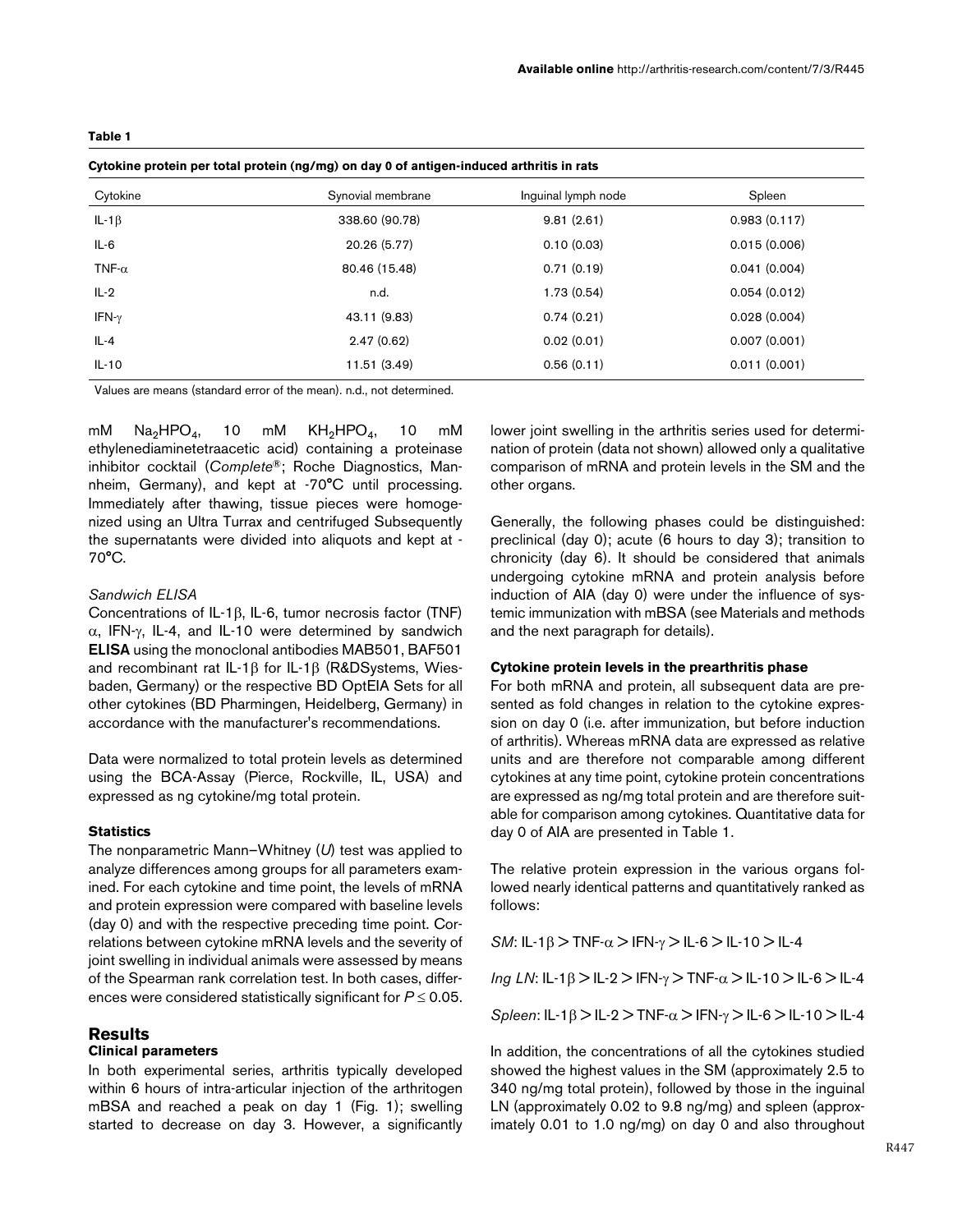

Time course of knee-joint swelling in rats with AIA used to evaluate cytokine mRNA. Values are means  $(n = 4 \text{ to } 6)$ ; vertical bars indicate the standard error of the mean. The disease is characterized by rapid onset of acute inflammation, a peak on day 1, and a transition to chronicity on day 6. \*\* $P \le 0.01$  in comparison with day 0;  $+P \le 0.01$  in comparison with the preceding date. AIA, antigen-induced arthritis.

the course of AIA (Table [1,](#page-2-0) in conjunction with Fig. 3 and Table [3](#page-7-0), underlining the predominantly local character of AIA.

### **Cytokine mRNA and protein expression in the synovial membrane**

*IL-1*β. IL-1β mRNA increased sharply by 6 hours after induction of arthritis (Fig. 2a). By days 1 and 3, the expression of this mRNA declined significantly, approaching but still significantly exceeding 'prearthritis' levels by day 6. The mRNA levels correlated positively with the degree of joint swelling in individual animals ( $P = 0.05$ ; Table [2\)](#page-5-0). In general, IL-1β protein levels in the SM matched the mRNA course, with a peak 6 hours after induction (Fig. 3a). In contrast to the mRNA, the protein fell significantly below prearthritis levels already by day 1 and remained at this level until day 6.

*IL-6*. Like IL-1β, IL-6 mRNA levels rose significantly by 6 hours (Fig. 2b), and declined significantly thereafter. On day 6 the levels of this mRNA did not significantly differ from those in the prearthritis phase. IL-6 mRNA levels correlated positively with the degree of joint swelling in individual animals  $(P = 0.03;$  Table [2](#page-5-0)). Protein expression followed the course of mRNA expression; that is, after an initial peak at 6 hours (Fig. 3b) IL-6 dropped below prearthritis levels on day 1 and thereafter.

*TNF-*α. TNF-α mRNA levels did not significantly change throughout the disease (although they numerically rose above levels at immunization (Fig. 2c)). However, there was a significant rise of protein at 6 hours after induction (Fig. 3c), followed by a reduction to below prearthritis values on day 1 and thereafter.

*IL-2*. IL-2 mRNA expression underwent a massive elevation at 6 hours, declined significantly on days 1 and 3, and disappeared by day 6 (Fig. 2d). Because of the limited quantity of SM tissue, the protein levels were not determined.

*IFN-*γ. IFN-γ mRNA levels were significantly increased at 6 hours and day 1 and dropped significantly by day 3 (Fig. 2e). The protein increased comcomitantly at 6 hours (Fig. 3e) but had dropped to below prearthritis levels already by day 1.

*IL-4*. Whereas IL-4 mRNA was not detected (Fig. 2f), IL-4 protein was expressed at detectable but low levels. This cytokine increased significantly by 6 hours after induction of AIA (Fig. 3f) and then decreased to below prearthritis values by day 1.

*IL-5*. IL-5 mRNA peaked moderately, but significantly, by 6 hours (Fig. 2g). The protein levels were not determined.

*IL-10*. IL-10 mRNA was notably increased at 6 hours and day 1 and then showed significant decreases on days 3 and 6 (Fig. 2h). The protein increased 6 hours after induction of AIA, followed by a significant decrease on day 1 and a drop to below prearthritis values on days 3 and day 6 (Fig. 3h).

### **Cytokine mRNA and protein expression in the inguinal lymph node**

*IL-1*β. Neither IL-1β mRNA (Fig. [4](#page-8-0)a) nor IL-1β protein (Table [3,](#page-7-0) top) showed major changes throughout the course of AIA (with the exception of a minor, but significant, 2-fold increase of protein by day 6 in comparison with day 0).

*IL-6*. IL-6 mRNA peaked significantly above prearthritis levels by 6 hours after induction of AIA (Fig. [4b](#page-8-0)), but returned to baseline levels by day 1. On day 3, that is, at the end of the acute peak of AIA, the levels of IL-6 mRNA, although not significantly altered on a group basis, correlated positively with the degree of joint swelling in individual animals  $(P = 0.02$ ; Table [2\)](#page-5-0). No peak of protein concentrations at 6 hours was detected, but protein, too, declined significantly by day 6 in comparison with baseline levels (Table [3](#page-7-0), top).

*TNF-*α. TNF-α mRNA maintained immunization levels throughout the acute phase of AIA but dropped significantly by day 6 (Fig. [4c](#page-8-0)), that is, at the transition to chronicity (Fig. 1); a parallel time course was observed for the protein, though the differences did not reach significance (Table [3](#page-7-0), top).

*IL-2*. IL-2 mRNA rose significantly above immunization levels by 6 hours after the induction of AIA and gradually declined to prearthritis levels thereafter (Fig. [4d](#page-8-0)). The pro-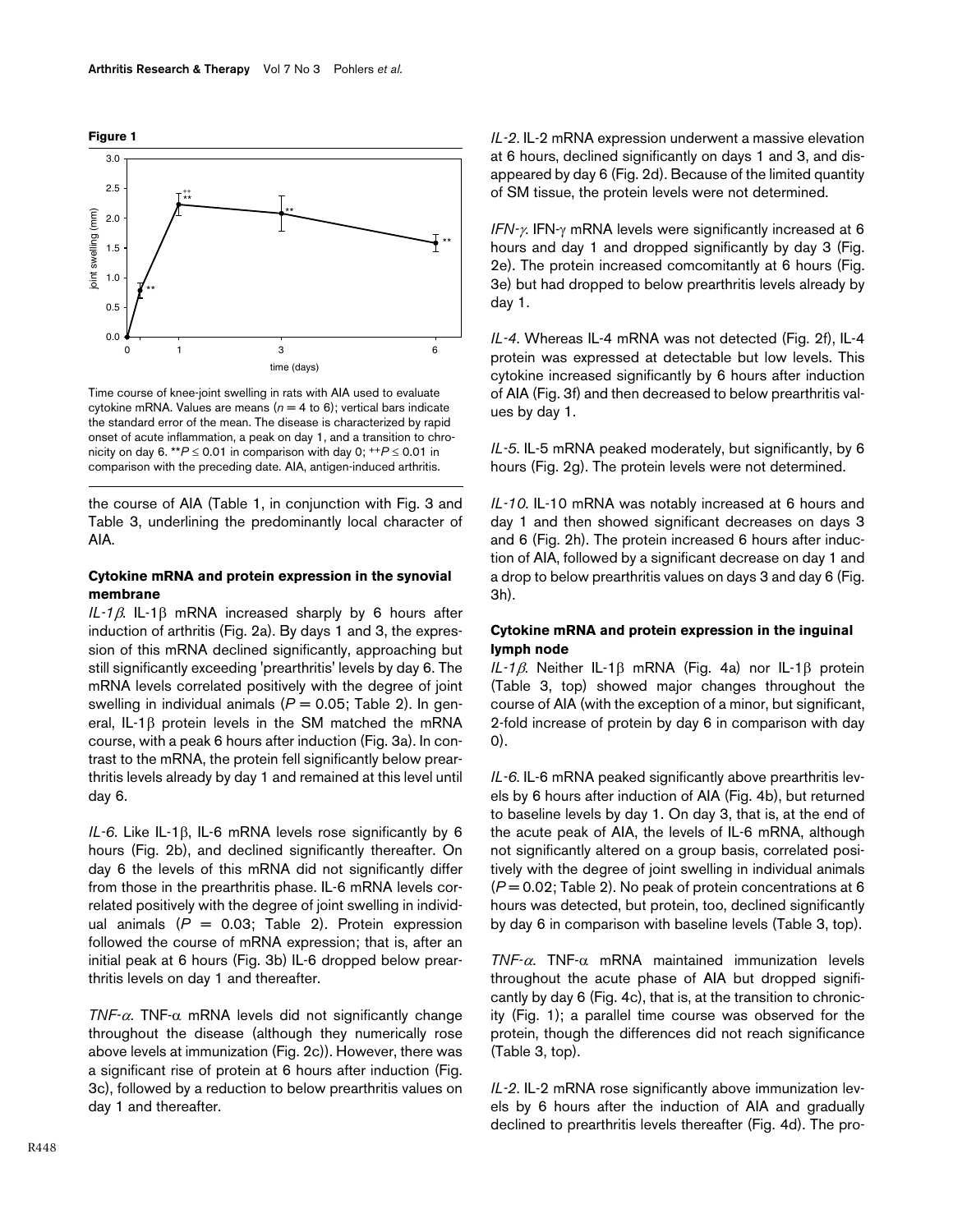



Expression of mRNA of various cytokines in the synovial membrane of rats with AIA. Expression of mRNA was assessed before the induction of antigen-induced arthritis (AIA) (day 0) or afterwards (at 6 hours and on days 1, 3, and 6). Data were originally expressed as arbitrary units (1 unit = highest detectable dilution of the competitor fragment) and then related to the value of day 0 (fold change). Values are means;vertical bars indicate the standard error of the mean (*n* = 4 to 6 rats for each time point). Each determination was performed in duplicate. \**P* ≤ 0.05, \*\**P* ≤ 0.01 in comparison with day 0;  $+P \le 0.05$ ,  $+P \le 0.01$  in comparison with the preceding date.

tein showed a similar time course, though the differences did not reach significance (Table [3,](#page-7-0) top).

*IFN-*γ. The levels of IFN-γ mRNA approximately doubled throughout the acute phase of AIA in comparison with prearthritis levels, though the increase was not statistically significant (Fig. [4](#page-8-0)e). The protein showed a similar time course, again without reaching significance (Table [3,](#page-7-0) top).

*IL-4*. IL-4 mRNA expression underwent a significant burst on day 3 of AIA, that is, at the end of the acute phase of the joint disease (Fig. [4](#page-8-0)f). The protein levels, however, despite a limited increase on day 1, showed no significant changes (Table [3](#page-7-0), top).

*IL-5*. IL-5 mRNA expression paralleled that of IL-4 mRNA, also reaching a significant peak on day 3 (Fig. [4](#page-8-0)g); the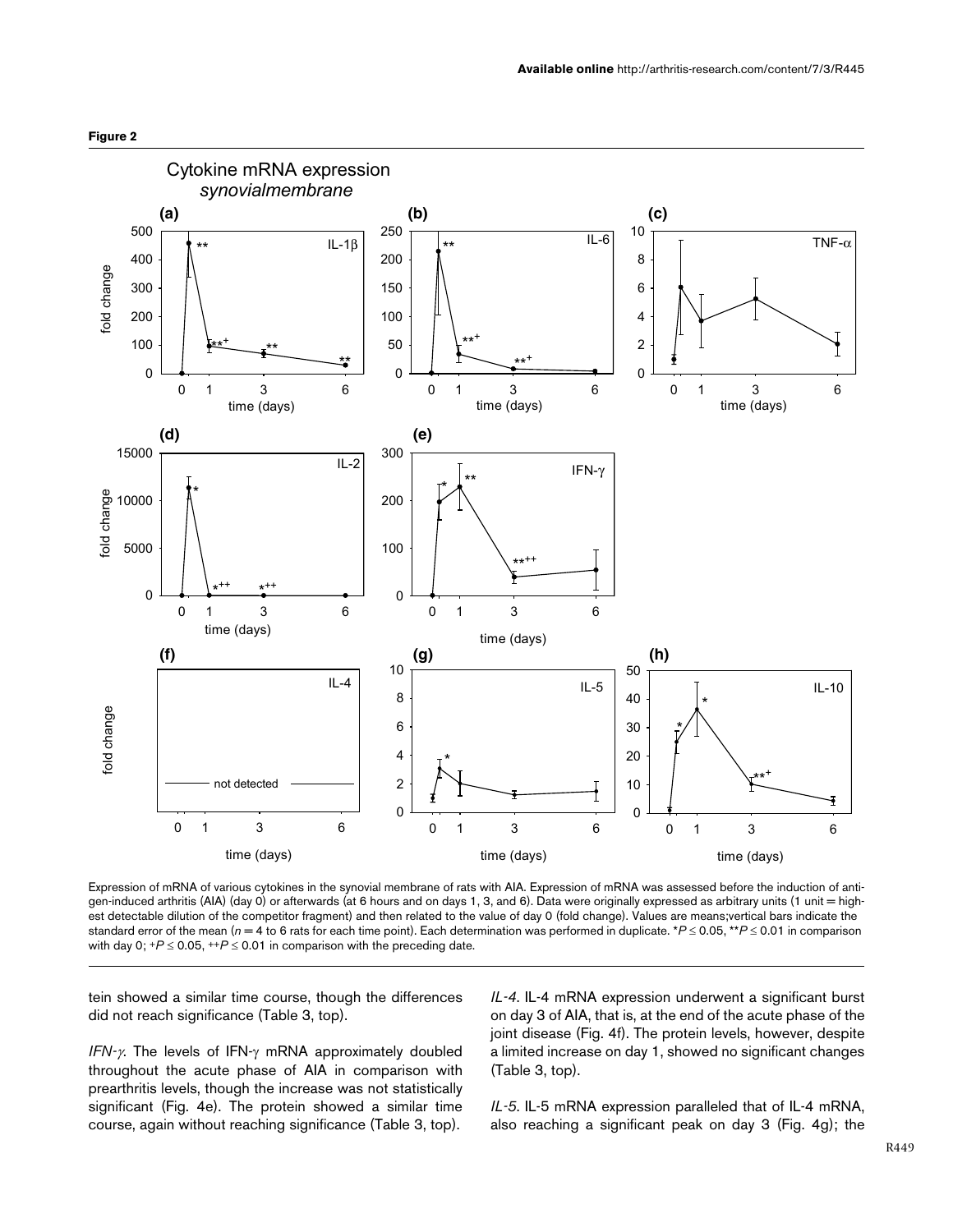<span id="page-5-0"></span>

| ×<br>. . | ۰. | w<br>۰. |  |
|----------|----|---------|--|
|----------|----|---------|--|

| Correlation between mRNA expression and severity of knee joint swelling in rats with AIA |         |                          |                |          |    |
|------------------------------------------------------------------------------------------|---------|--------------------------|----------------|----------|----|
| Cytokine                                                                                 | Day(s)  | Correlation <sup>a</sup> | P <sup>a</sup> | $\rho^a$ | n  |
| Synovial membrane                                                                        |         |                          |                |          |    |
| IL-1 $\beta$                                                                             | $0 - 6$ | $\ddot{}$                | 0.05           | 0.527    | 25 |
| $IL-6$                                                                                   | $0 - 6$ | $\ddot{}$                | 0.03           | 0.405    | 28 |
| Inguinal lymph node                                                                      |         |                          |                |          |    |
| $IL-6$                                                                                   | 3       | $+$                      | 0.02           | 0.886    | 6  |
| Spleen                                                                                   |         |                          |                |          |    |
| $IL-6$                                                                                   | $0 - 6$ | $\ddot{}$                | 0.01           | 0.511    | 25 |
| $IL-5$                                                                                   | 6       |                          | < 0.001        | 1.000    | 4  |
| $IL-10$                                                                                  | 6       |                          | 0.04           | 0.829    | 6  |

aSpearman rank correlation. +, positive; -, negative; AIA, antigen-induced arthritis.

expression of IL-4 and IL-5 appeared biphasic, however, as indirectly documented by a drop on day 1 in comparison with prearthritis levels (Fig. [4f](#page-8-0),g). Protein levels for IL-5 were not determined.

*IL-10*. IL-10 mRNA was not detected in this organ at any time point of the disease (Fig. [4h](#page-8-0)), but IL-10 protein was detected at all time points, showing a significant increase on day 1 and a decrease to prearthritis levels on day 6 (Table [3,](#page-7-0) top).

#### **Cytokine mRNA and protein expression in the spleen**

*IL-1*β. IL-1β mRNA levels peaked modestly and only initially, by 6 hours (Fig. [5](#page-9-0)a). Protein levels were unchanged during the course of arthritis (Table [3](#page-7-0), bottom).

*IL-6*. IL-6 underwent a progressive elevation that reached plateau levels between days 3 and 6 of AIA (Fig. [5b](#page-9-0)), when the clinical signs of synovitis were already decreasing (Fig. 1). The levels of IL-6 mRNA expression correlated positively with the degree of joint swelling  $(P = 0.01;$  Table [2\)](#page-5-0). Although an elevation of protein levels was not detected between days 0 and 3, a significant increase on day 6 in comparison with day 3 partially reflected the data for the mRNA (Table [3,](#page-7-0) bottom).

*TNF*α. TNF-α mRNA progressively increased to a peak on day 3; however, the large variability among animals likely impeded statistical significance (Fig. [5c](#page-9-0)). After an initial significant drop at 6 hours ( $P = 0.05$  in comparison with day 0), the protein levels reached prearthritis levels on day 1 and were slightly, but not significantly, elevated on day 6 (Table [3,](#page-7-0) bottom).

*IL-2*. IL-2 mRNA showed a biphasic elevation, at 6 hours in correspondence with the beginning of synovitis, and on day 3 (Fig. [5d](#page-9-0)), coincident with the late acute phase of the disease (Fig. 1). IL-2 protein remained nearly unchanged throughout AIA, with a slight, but significant, increase on day 6 in comparison with day 0 and day 3 (Table [3,](#page-7-0) bottom).

*IFN-*γ. IFN-γ mRNA underwent a moderate, plateau-like elevation until day 3 of AIA (Fig. [5](#page-9-0)e), that is, throughout ascending phase and acute peak of AIA (Fig. 1). As with IL-2 protein, a slight, but significant, increase of IFN protein was seen on day 6 in comparison with day 3 (Table [3,](#page-7-0) bottom).

*IL-4*. IL-4 mRNA was not detected throughout the course of AIA (Fig. [5f](#page-9-0)). Protein was detectable throughout all phases, though without any significant changes (Table [3,](#page-7-0) bottom).

*IL-5*. IL-5 mRNA underwent a gradual, moderate rise until day 3 (Fig. [5](#page-9-0)g); for this cytokine, a negative correlation with the severity of arthritis was observed on day 6 (*P* < 0.001; Table [2\)](#page-5-0), although the group as such showed no significant IL-5 elevation on this date (Fig. [5](#page-9-0)g). Protein levels for IL-5 were not determined.

*IL-10*. IL-10 mRNA was significantly elevated in the spleen, but only within the acute phase of AIA (6 hours) (Fig. [5](#page-9-0)h). As with IL-5, IL-10 showed a negative correlation with the degree of joint swelling on day 6 (P = 0.04; Table [2\)](#page-5-0). There were no significant changes of IL-10 protein levels throughout the course of AIA (Table [3,](#page-7-0) bottom).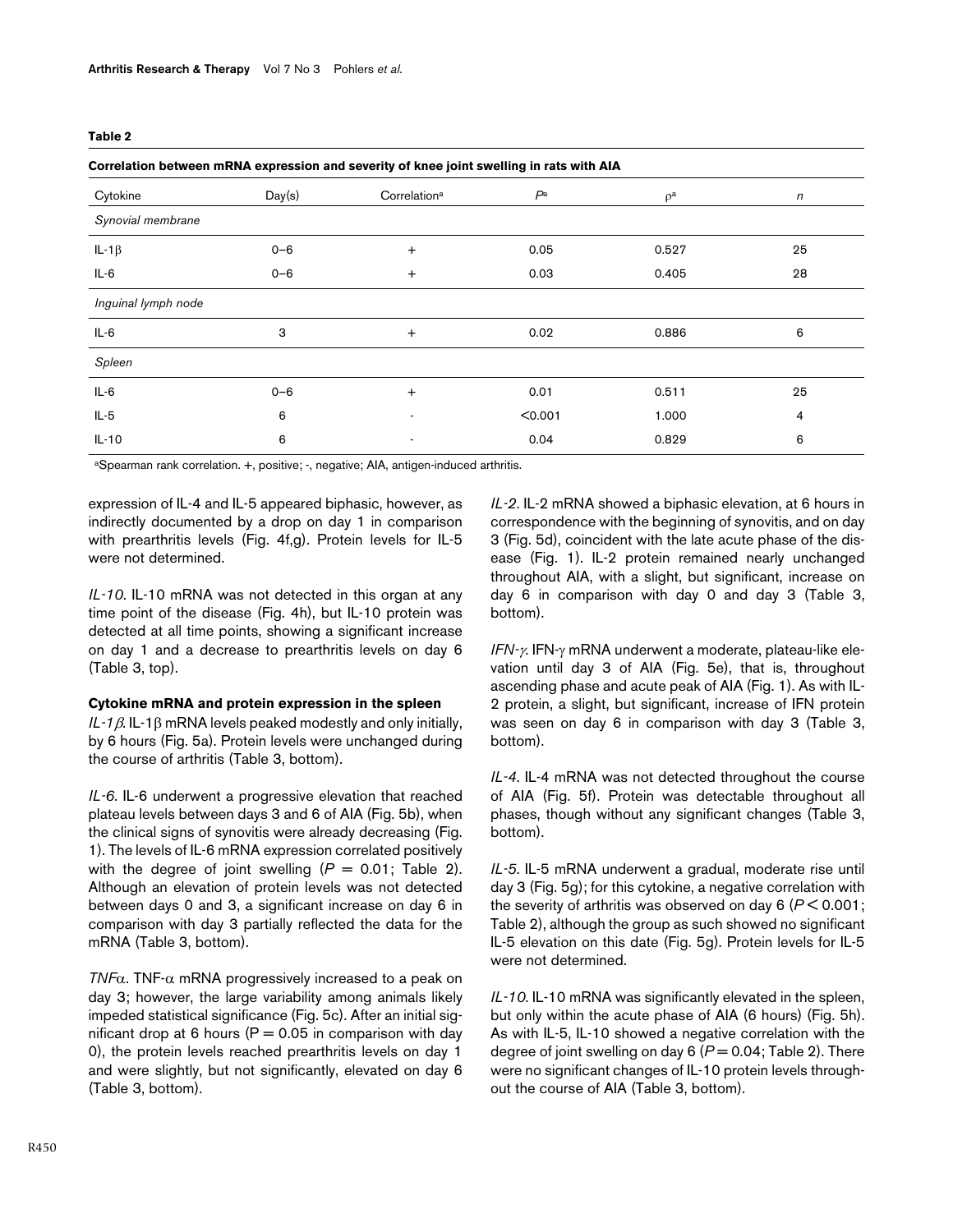



Expression of proteins for various cytokines in the synovial membrane of rats with AIA. Expression of protein was assessed before the induction of antigen-induced arthritis (AIA) (day 0) or afterwards (at 6 hours and on days 1, 3, and 6). Data were originally expressed as ng/mg total protein and then related to values of day 0 (fold change; peak values in ng/mg total protein are indicated for 6 hours). Values are means; vertical bars indicate the standard error of the mean ( $n = 5$  to 6 rats for each time point). \* $P \le 0.05$  in comparison with day 0; \* $P \le$  in comparison with the preceding date.

There was no significant correlation between the clinical time course and the protein levels for any cytokine in any organ at any time point.

## **Discussion**

The present study documents that, in AIA, elevation of IL-1β in the SM as well as elevations of IL-6 mRNA in SM, inguinal LN, and spleen correlate positively with the disease severity and that the rise of Th1-like cytokines in the SM is massive in this model, but that this rise clearly overlaps with early Th2-like responses, as has also been shown by immunohistochemistry in the respective mouse model [21].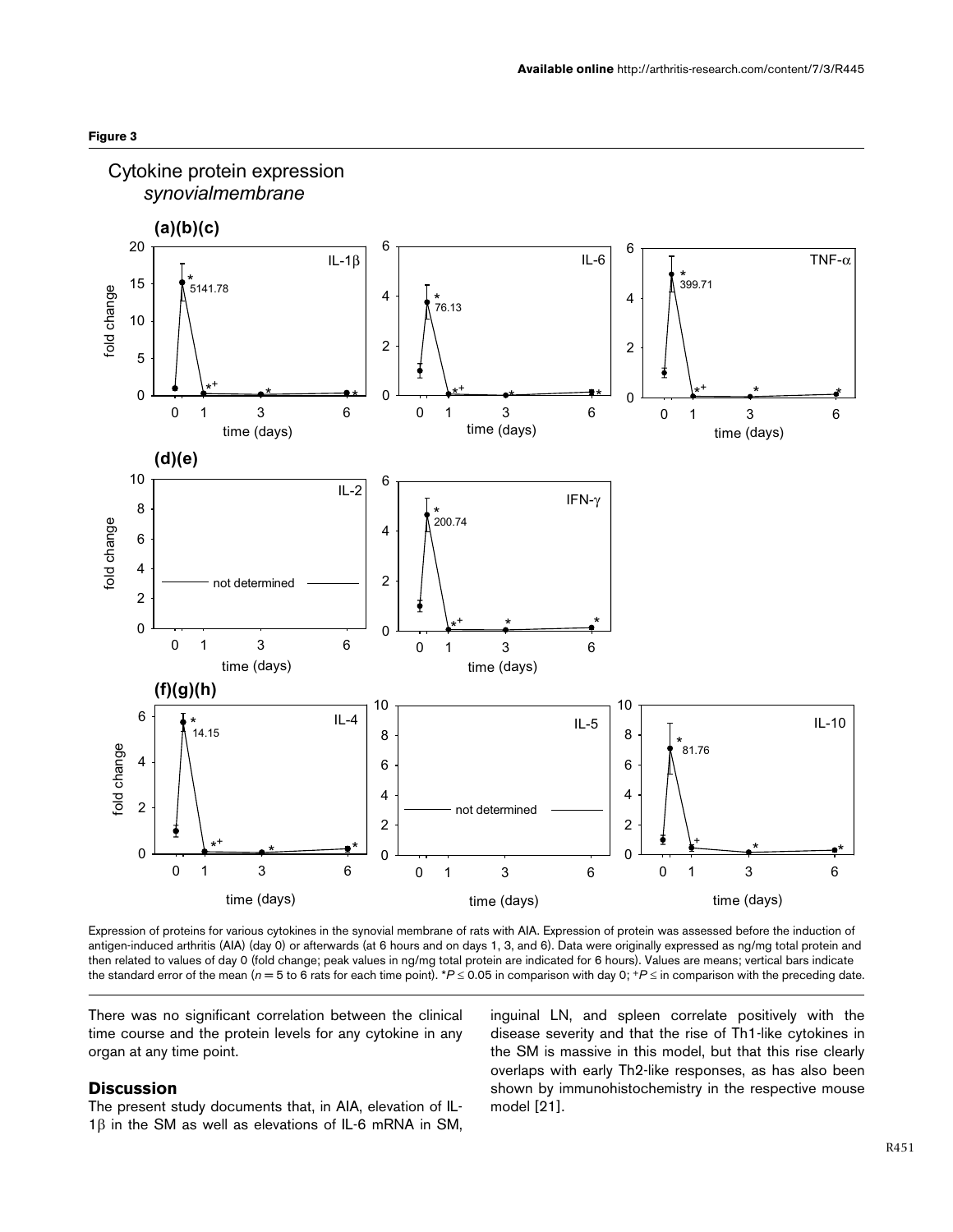#### <span id="page-7-0"></span>**Table 3**

**Changes (fold change relative to day 0) in cytokine protein concentrations during rat AIA**

| --------<br>-, - <i>,</i> -, -- - - |               |                 |                |                    |                 |             |               |
|-------------------------------------|---------------|-----------------|----------------|--------------------|-----------------|-------------|---------------|
| Time point                          | IL-1 $\beta$  | IL-6            | TNF- $\alpha$  | $IL-2$             | IFN- $\gamma$   | IL-4        | $IL-10$       |
| Inguinal lymph node                 |               |                 |                |                    |                 |             |               |
| Day 0                               | 1.00(0.27)    | 1.00(0.26)      | 1.00(0.26)     | 1.00(0.31)         | 1.00(0.28)      | 1.00(0.25)  | 1.00(0.20)    |
| 6 hours                             | 1.67(0.60)    | 0.98(0.38)      | 1.93 (0.78)    | 1.06(0.31)         | 0.98(0.25)      | 1.38 (0.55) | 1.60(0.32)    |
| Day 1                               | 1.74(0.58)    | 0.59(0.42)      | 2.53(0.78)     | 1.31(0.45)         | 1.14(0.34)      | 1.86(0.72)  | $2.18*(0.49)$ |
| Day 3                               | 1.24(0.29)    | 0.40(0.21)      | 1.38(0.28)     | 0.66(0.12)         | 0.55(0.11)      | 0.53(0.28)  | 1.41(0.24)    |
| Day 6                               | $1.86*(0.41)$ | $0.10*(0.10)$   | 1.87 (0.38)    | 0.69(0.14)         | 0.81(0.12)      | 0.91(0.27)  | 0.89(0.17)    |
| Spleen                              |               |                 |                |                    |                 |             |               |
| Day 0                               | 1.00(0.12)    | 1.00(0.41)      | 1.00(0.10)     | 1.00(0.23)         | 1.00(0.13)      | 1.00(0.12)  | 1.00(0.05)    |
| 6 hours                             | 0.75(0.09)    | 0.32(0.14)      | $0.61* (0.04)$ | 0.70(0.07)         | 0.78(0.04)      | 0.77(0.04)  | 0.94(0.06)    |
| Day 1                               | 0.72(0.11)    | 0.41(0.17)      | 0.95(0.13)     | 0.84(0.16)         | 0.81(0.07)      | 0.80(0.08)  | 0.87(0.08)    |
| Day 3                               | 0.81(0.06)    | 0.24(0.14)      | 1.07(0.08)     | 0.70(0.13)         | 0.71(0.06)      | 0.85(0.06)  | 0.90(0.06)    |
| Day 6                               | 0.67(0.06)    | $0.82**$ (0.07) | 1.36(0.21)     | $1.10^{*+} (0.13)$ | $0.91 + (0.06)$ | 0.96(0.10)  | 0.99(0.07)    |

Values (fold changes) are means (standard error of the mean) (*n* = 5 to 6 rats for each time point). AIA, antigen-induced arthritis. \**P* ≤ 0.05 in comparison with day 0;  $+P \le 0.05$  in comparison with the preceding date.

#### **Local compartment**

At early stages of AIA, the elevation of mRNA for IL-1β and IL-6 is very prominent at the primary site of pathology (SM 450- to 200-fold >> LN and spleen 1.5- to 10-fold; Figs 2, [4,](#page-8-0) and [5](#page-9-0)); this is very consistent with the prominently local character of AIA, induced by direct intra-articular injection of the arthritogen mBSA [15]. The levels of gene activation for these cytokines in the SM correlate positively with the clinical severity of AIA, as has also been reported for IL-1β and IL-6 protein in murine or rabbit AIA [5,22]. In the systemic rat adjuvant arthritis, in contrast, IL-1β is far more elevated in the LN than in the SM [19], in line with the different mode of induction of the disease, which favors spread of the arthritogen to the regional LNs [23]. Both the pathology and the sequence of macrophage immigration in the inflamed SM are well characterized in AIA [[24,25], and our own observation]. However, the early profiles of IL-1β and IL-6 mRNA do not match these kinetics. Similarly, there is no obvious relationship with the distribution of macrophage subpopulations, as identified by ED1, ED2, or ED3 markers [26]. It must be considered that the normal SM in the rat contains a number of resident macrophages [27] that, once activated, could be responsible for the early production of monokines in AIA; these monokines may initiate the inflammatory response and promote further cell immigration [28].

AIA synovitis is accompanied by a nonsignificant 6-fold local elevation of TNF- $\alpha$  message (Fig. 2c), but a significantly increased protein production (5-fold; peak level approximately 400 ng/mg total protein; Fig. 3c). In compar-

R452

ison with other cytokines such as IL-6 (200-fold increase of mRNA; 4-fold increase of protein; peak level approximately 80 ng/mg total protein), TNF-α reached higher protein levels despite lower fold changes of mRNA, possibly because of a more efficient translation mechanism. Such discrepancies between mRNA and protein expression have also been found in another study, using streptococcal-cell-wallinduced arthritis [29]: a 100,000-fold mRNA increase for IL-6 resulted in only a 1000-fold protein elevation, whereas the increases for TNF-α were 3.5-fold and 2-fold for mRNA and protein, respectively.

In the SM, there were significant elevations of both IFN- $\gamma$ and IL-2 mRNA in the acute phase (Figs 2d,e; also confirmed for IFN-γ protein in Fig. 3e), thus indicating a complete Th1-like response at a local level. The burst of these cytokines is early and short-lasting, representing therefore a marker of very acute disease, and supporting the concept that anti-IL-2- or anti-IFN-γ treatments are of potential therapeutic use if performed at the outbreak of disease [30,31]. The marked elevation of both IFN-γ and IL-2 mRNA at the primary site of pathology, in contrast to the modest elevation of these lymphokines at a regional and systemic level, is consistent with the pre-eminently local character of AIA. Notably, this profile is practically the opposite to that of systemic adjuvant arthritis, in which early IFN-γ mRNA elevation is prominent in the regional LN draining the injection site of the arthritogen, but very modest in the SM [19]. Strong Th1-like responses, therefore, appear limited to the site of antigen injection, occurring only upon massive expo-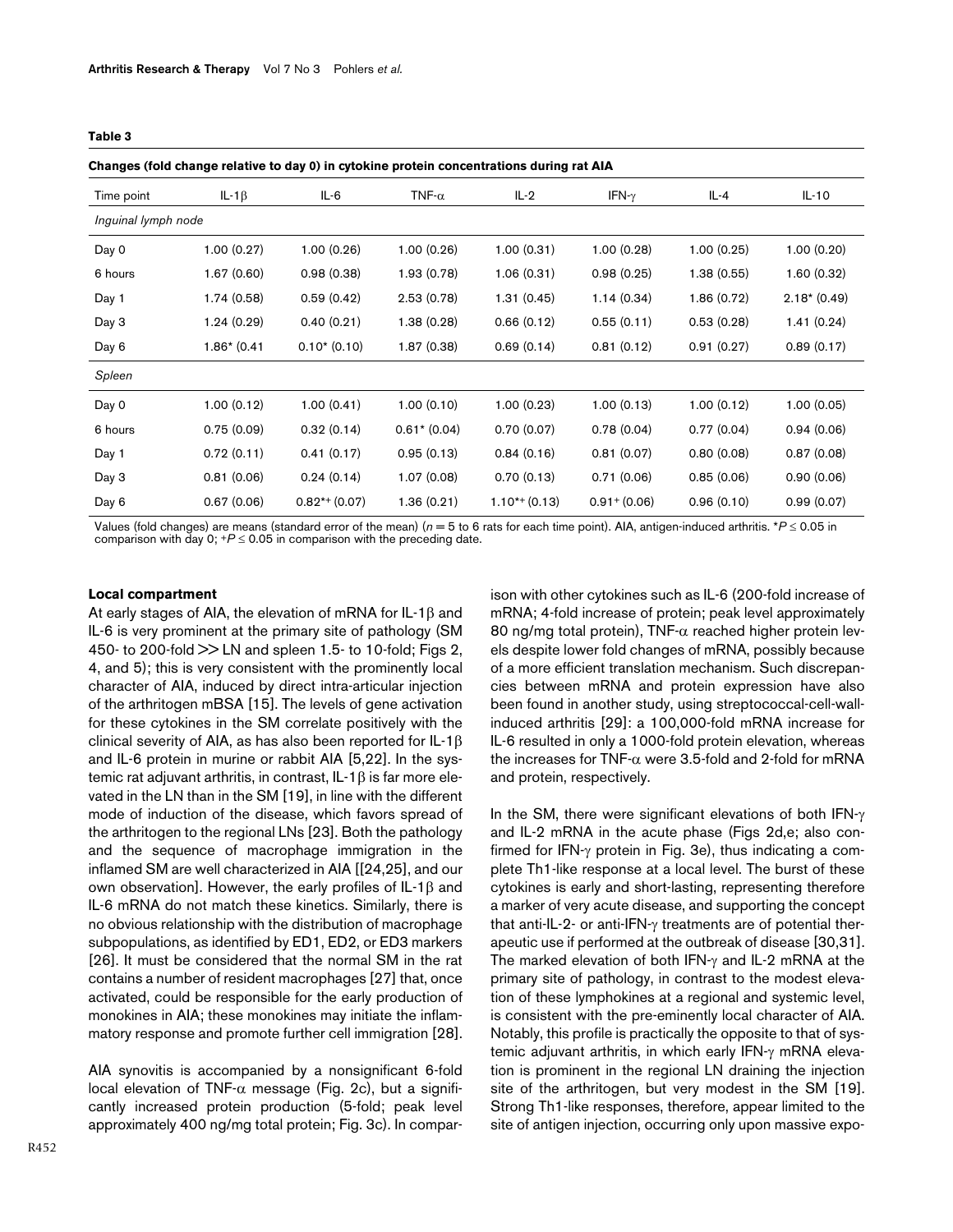

<span id="page-8-0"></span>

Expression of mRNA for various cytokines in the inguinal lymph nodes of rats with AIA. Time course and other details as in Fig. 2. AIA, antigeninduced arthritis.

sure of the local immune system to the antigen. Whether the early IL-2 mRNA peak in the SM of AIA rats also contributes to the development of regulatory T cells remains to be determined [32].

Overlapping the Th1-like response, there were significant elevations of the Th2 cytokines IL-4 (protein only; Fig. 3f),

IL-5 (mRNA; Fig. 2g; protein not determined), and IL-10 (Figs 2h and 3h). Of particular interest, IL-10 in the SM peaks and then progressively declines until chronicity ensues (Figs 2h and 3h). The role of IL-10 in arthritis clearly seems a protective one, as indicated by studies on the amelioration of collagen-induced arthritis by administration of IL-10 or its augmentation in IL-10 knockout mice [33,34].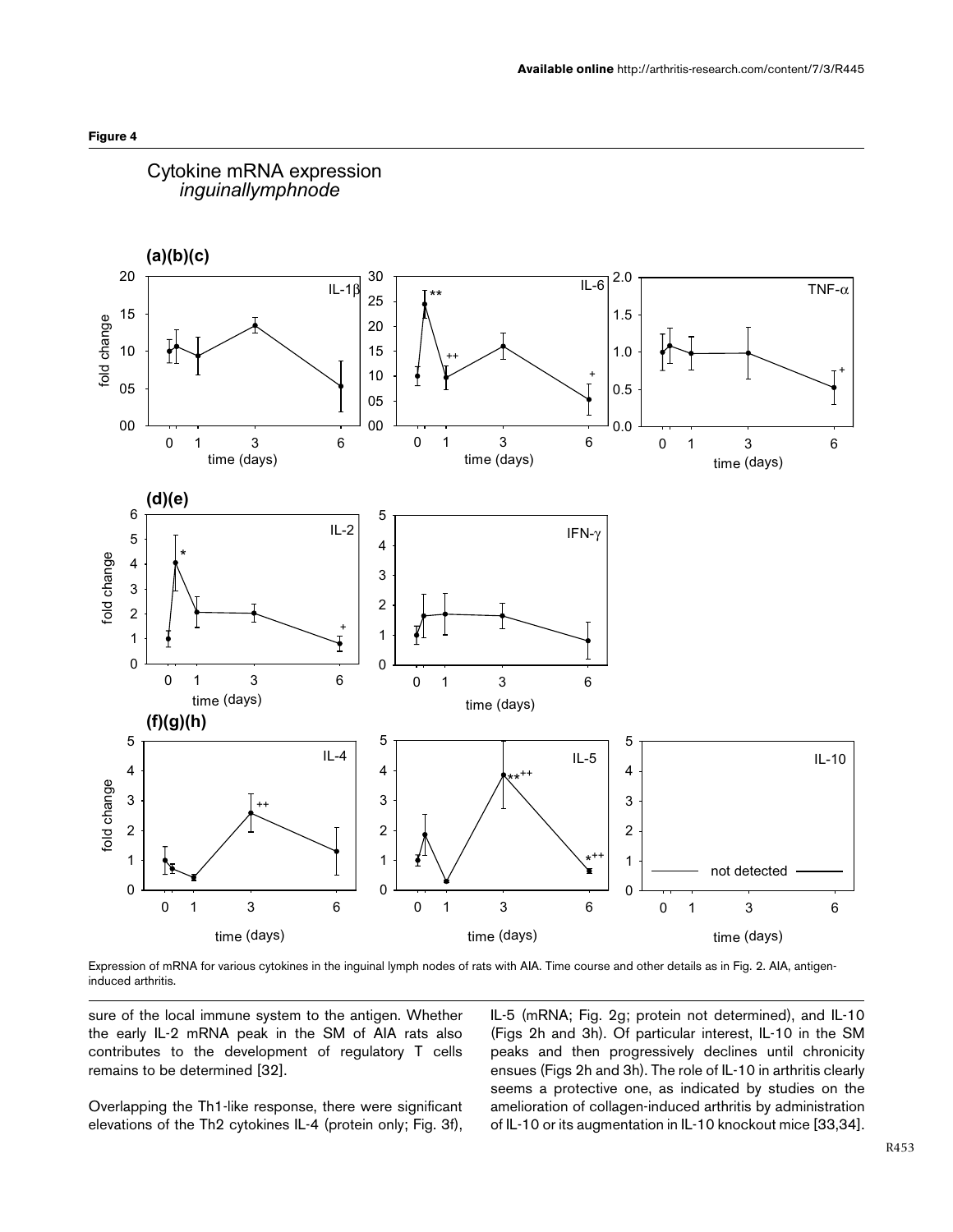

<span id="page-9-0"></span>

Expression of mRNA for various cytokines in the spleens of rats with AIA. Time course and details as in Fig. 2. AIA, antigen-induced arthritis.

IL-10 is a Th2-like cytokine produced not only by Th1 and Th2 cells, but also (and perhaps predominantly) by macrophages, probably as an autocrine factor of immune regulation (reviewed in [8]). The very early rise of IL-10 in the SM supports this view, because in this organ it coincides with massive macrophage activation (Figs 2 and 3), which is probably due to locally injected, arthritogenic mBSA.

The acute rise of IL-4 in the SM was detected only with regard to protein, possibly due to the extremely sensitive

ELISA-Kit (detection limit 0.1 pg/ml) capable of detecting very low amounts of this cytokine in the SM (2.5 ng/mg total protein). The early expression of IL-4 seems to be important to counteract the dramatic inflammatory response in acute arthritis, as is shown by a protective effect of IL-4 administration in the induction phase of CIA [35]. However, lower acute responses but disease-promoting effects in the chronic phase of CIA have been reported in IL-4-/- mice [36], showing a phase-dependent, dual role of this cytokine.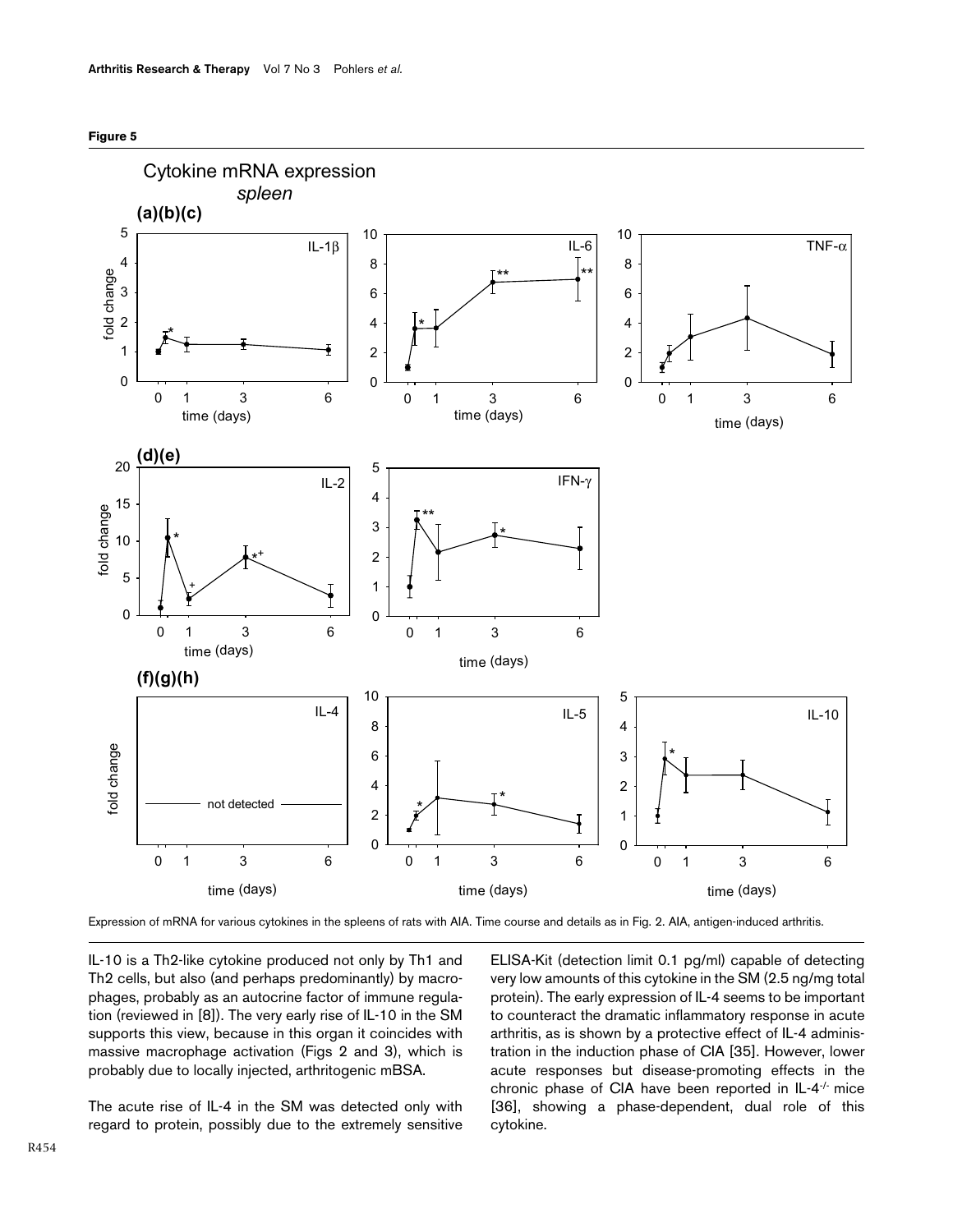The acute rise of IL-5 mRNA in the SM could be IL-4 dependent, based on the fact that IL-4 is a driving force in many Th2-like responses [8]. Of note, early IL-5 rises have also been observed in adjuvant arthritis [19], and, more importantly, in Biozzi mice susceptible (but not in mice resistant) to collagen-induced arthritis [37]. Timed IL-5- or anti-IL-5 treatments are therefore needed to address the proinflammatory or anti-inflammatory role of IL-5 in the acute phase of AIA.

### **Systemic compartments**

In spite of its prominently local character, AIA is accompanied by a peak of IL-6 mRNA in the inguinal LN at 6 hours (Fig. [4b](#page-8-0)), and an elevation of this mRNA in the spleen (6 hours, day 3, and day 6; Fig. [5](#page-9-0)b), in the latter case significantly correlated with the severity of disease (Table [2\)](#page-5-0). This rise is maintained throughout the chronic phase, similarly to IL-6 protein in the serum of AIA [38] and adjuvant arthritis rats [39], and in analogy to findings in the synovial fluid of RA patients [40]. Whereas the acute rise of LN/spleen IL-6 is consistent with the acute-phase response typical of early AIA [41], the contribution of IL-6 to chronicity remains uncertain [42,43], perhaps because it can be produced not only by macrophages but also by Th2 cells [8,39].

TNF- $\alpha$  mRNA can be clearly documented in the regional LN and spleen (Figs [4c](#page-8-0) and [5c](#page-9-0)), in temporal coincidence with the severity of the joint swelling (Fig. 1), though with high variability from animal to animal, resulting in a lack of statistical significance. In AIA, therefore, the role of systemic TNF- $\alpha$  appears marginal, at least in relation to other cytokines, as has also been shown by the fact that successful anti-CD4 therapy reduced IL-6, but not TNF- $\alpha$  levels in local and systemic compartments [5]. This is at odds with more systemic models of arthritis, such as collageninduced and adjuvant arthritis [19,44], in which there is highly significant TNF- $\alpha$  elevation in LN and/or spleen. Spleen TNF- $\alpha$ , in particular, is significantly correlated with the severity of the wasting syndrome in adjuvant arthritis [45]. The modesty of spleen TNF- $\alpha$  changes in AIA (Fig. [5c](#page-9-0)), therefore, is consistent with the lack of a wasting syndrome in this model [17].

Both inguinal LN and spleen showed an increase of IL-2 mRNA in the acute phase of AIA (Figs [4d](#page-8-0) and [5](#page-9-0)d), similar to a significant rise of IFN-γ in the spleen (Fig. [5](#page-9-0)e). This is clearly in line with the concept of Th1 dominance in AIA, as is also emphasized by the reduced levels of these Th1 cytokines in spleen and LN upon successful anti-CD4 treatment of AIA in mice [4]. The second elevation of IL-2 and IFN-γ in the spleen just before the transition to chronicity is similar to the situation in rat adjuvant arthritis [19], and suggests that recruitment of fresh, possibly disease-controlling, regulatory T cells [17,32] may have a systemic component even in the predominantly local AIA.

Although IL-4 mRNA underwent no changes in the spleen, it rose significantly in the inguinal LN on day 3 (Fig. [4](#page-8-0)f). Furthermore, there was a significant elevation of IL-5 mRNA in spleen and inguinal LN on day 3. Both findings are consistent with the transition to a regulatory phase of T-cell function in anticipation of chronicity. This time point may therefore represent the turning point of the disease, when LN-generated Th2-like responses may gradually replace Th1-like processes, or, according to the present data, when the Th1/Th2-like balance shifts in favor of Th2-like patterns [46]. The lack of significant elevation of Th2-like cytokines in lymphoid organs at the protein level may be due to the relatively weak clinical arthritis in this experimental series.

### **Overlap of Th1-like and Th2-like responses**

Besides somewhat obvious Th2-like elevations in advance of chronicity (see above), in line with the expected regulatory properties of this group of cytokines [8,47,48], clear Th2-like peaks markedly overlap with the initial Th1-like surge. In the LN, the early Th2-like rise may include not only IL-5 and IL-10, but also IL-6, inasmuch as this cytokine can be produced by Th2-like cells [8] and not only by macrophages, which are modestly activated in this organ (Fig. [4a](#page-8-0)–c). These findings document that a sharp Th1/Th2 division, valid for some other systems [8], does not automatically apply to *in vivo* models of autoimmunity [10], including other models of arthritis [19,36]. The biological relevance of the early Th2-like rise in the SM and at systemic sites remains however unclear, that is, whether it contributes to inflammation or rather represents an attempt to limit the acute inflammatory insult [8].

The Th1-like/Th2-like responses overlap with some degree of anatomical segregation. While in the SM and spleen the expression of mRNA for IL-2 and IFN-γ overlaps with that of IL-5 and IL-10, the inguinal LN shows an overlap of mRNA for IL-2 with IL-4 and IL-5. A clear anatomical segregation of Th1-like/Th2-like responses, although in different patterns, is seen also in rat adjuvant arthritis [19]. The anatomic location of these responses varies, however, in the two models; the knee monoarticular arthritis in AIA seems to require a more regionally confined crosstalk with the inguinal LN, whereas the systemic adjuvant-induced polysynovitis requires a much stronger involvement of the spleen, the organ in which potentially regulatory T-cell cytokine responses appear generated.

## **Conclusion**

The present study documents that the course of AIA is characterized by organ-specific overlaps of Th1-like and Th2-like responses. Activation of synovial macrophages and T cells is prominent in this prevalently local model of arthritis, although regional and systemic factors may also contribute to the disease processes. The cytokine patterns share some features with systemic adjuvant arthritis,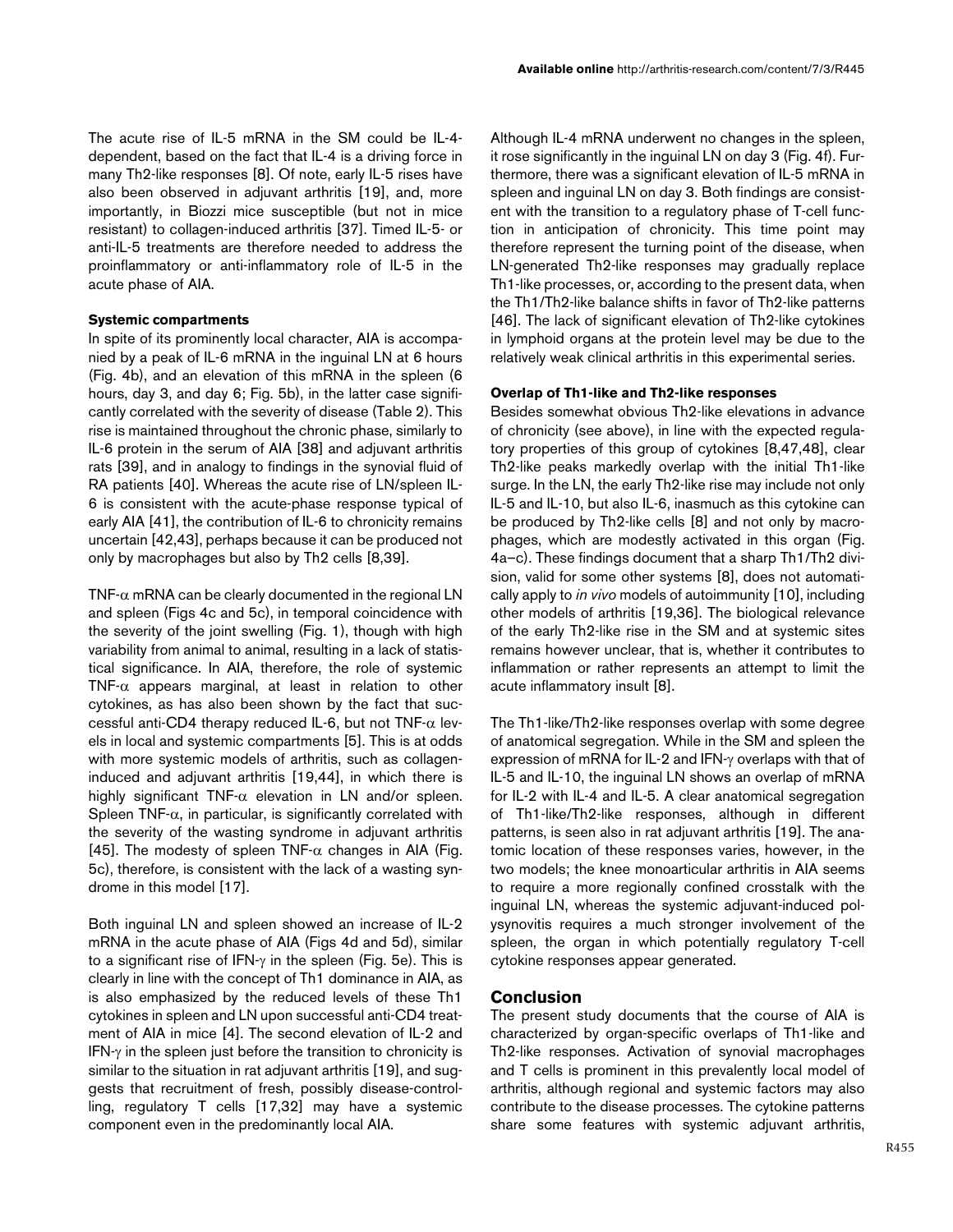although there are several clear differences, conceivably imputable to pathogenetic differences between the two models.

#### **Competing interests**

The author(s) declare that they have no competing interests.

### **Authors' contributions**

DP performed the assessment and analysis of the protein data and participated in writing the manuscript. AS, EB, and CBSW assessed and analyzed the mRNA data. EPK critically read and edited the manuscript. FE and RB participated in the design and coordination of the study, including the animal experiments. RWK contributed to the design of the study, including the animal experiments, and participated in the layout, writing, and finalization of the manuscript. All authors read and approved the final manuscript.

### **Acknowledgements**

We thank Birthe Müller, Renate Stöckigt, and Freya Rost for excellent technical assistance, Dr H Schädlich for valuable advice, and Prof K von der Mark and Prof JR Kalden for generous support. Dr S Kunkel is gratefully aknowledged for critical reading of the manuscript. Prof F Emmrich, Prof R Bräuer, Prof RW Kinne, and Dr D Pohlers were supported by the Bundesministerium für Bildung und Forschung (BMBF; FKZ 01VM 8702, 01VM 9311, 01ZZ9602, and 01ZZ0105) and the Deutsche Forschungsgemeinschaft (DFG; Br 1372/5, Ki 439/6). Dr CB Schmidt-Weber and Dr E Buchner were supported by the Graduiertenkolleg Erlangen, Germany.

#### **References**

- 1. Burmester GR, Stuhlmüller B, Keyszer G, Kinne RW: **[Mononu](http://www.ncbi.nlm.nih.gov/entrez/query.fcgi?cmd=Retrieve&db=PubMed&dopt=Abstract&list_uids=9008595)[clear phagocytes and rheumatoid synovitis. Mastermind or](http://www.ncbi.nlm.nih.gov/entrez/query.fcgi?cmd=Retrieve&db=PubMed&dopt=Abstract&list_uids=9008595) [workhorse in arthritis?](http://www.ncbi.nlm.nih.gov/entrez/query.fcgi?cmd=Retrieve&db=PubMed&dopt=Abstract&list_uids=9008595)** *Arthritis Rheum* 1997, **40:**5-18.
- 2. Kinne RW, Palombo-Kinne E, Emmrich F: **[T-cells in the patho](http://www.ncbi.nlm.nih.gov/entrez/query.fcgi?cmd=Retrieve&db=PubMed&dopt=Abstract&list_uids=9128178)[genesis of rheumatoid arthritis villains or accomplices?](http://www.ncbi.nlm.nih.gov/entrez/query.fcgi?cmd=Retrieve&db=PubMed&dopt=Abstract&list_uids=9128178)** *Biochim Biophys Acta* 1997, **1360:**109-141.
- 3. Fox DA: **[The role of T cells in the immunopathogenesis of](http://www.ncbi.nlm.nih.gov/entrez/query.fcgi?cmd=Retrieve&db=PubMed&dopt=Abstract&list_uids=9125240) [rheumatoid arthritis: new perspectives.](http://www.ncbi.nlm.nih.gov/entrez/query.fcgi?cmd=Retrieve&db=PubMed&dopt=Abstract&list_uids=9125240)** *Arthritis Rheum* 1997, **40:**598-609.
- 4. Pohlers D, Nissler K, Frey O, Simon J, Petrow PK, Kinne RW, Bräuer R: **[Anti-CD4 monoclonal antibody treatment in acute](http://www.ncbi.nlm.nih.gov/entrez/query.fcgi?cmd=Retrieve&db=PubMed&dopt=Abstract&list_uids=15008972) [and early chronic antigen-induced arthritis: Influence on T](http://www.ncbi.nlm.nih.gov/entrez/query.fcgi?cmd=Retrieve&db=PubMed&dopt=Abstract&list_uids=15008972) [helper cell activation.](http://www.ncbi.nlm.nih.gov/entrez/query.fcgi?cmd=Retrieve&db=PubMed&dopt=Abstract&list_uids=15008972)** *Clin Exp Immunol* 2004, **135:**409-415.
- 5. Nissler K, Pohlers D, Hückel M, Simon J, Bräuer R, Kinne RW: **[Anti-CD4 monoclonal antibody treatment in acute and early](http://www.ncbi.nlm.nih.gov/entrez/query.fcgi?cmd=Retrieve&db=PubMed&dopt=Abstract&list_uids=15479897) chronic antigen-induced arthritis: influence on macrophage [activation.](http://www.ncbi.nlm.nih.gov/entrez/query.fcgi?cmd=Retrieve&db=PubMed&dopt=Abstract&list_uids=15479897)** *Ann Rheum Dis* 2004, **63:**1470-1477.
- 6. Miossec P: **[An update on the cytokine network in rheumatoid](http://www.ncbi.nlm.nih.gov/entrez/query.fcgi?cmd=Retrieve&db=PubMed&dopt=Abstract&list_uids=15103248) [arthritis.](http://www.ncbi.nlm.nih.gov/entrez/query.fcgi?cmd=Retrieve&db=PubMed&dopt=Abstract&list_uids=15103248)** *Curr Opin Rheumatol* 2004, **16:**218-222.
- 7. Abramson SB, Amin A: **[Blocking the effects of IL-1 in rheuma](http://www.ncbi.nlm.nih.gov/entrez/query.fcgi?cmd=Retrieve&db=PubMed&dopt=Abstract&list_uids=12209029)[toid arthritis protects bone and cartilage.](http://www.ncbi.nlm.nih.gov/entrez/query.fcgi?cmd=Retrieve&db=PubMed&dopt=Abstract&list_uids=12209029)** *Rheumatology (Oxford)* 2002, **41:**972-980.
- 8. Abbas AK, Murphy KM, Sher A: **[Functional diversity of helper T](http://www.ncbi.nlm.nih.gov/entrez/query.fcgi?cmd=Retrieve&db=PubMed&dopt=Abstract&list_uids=8893001) [lymphocytes.](http://www.ncbi.nlm.nih.gov/entrez/query.fcgi?cmd=Retrieve&db=PubMed&dopt=Abstract&list_uids=8893001)** *Nature* 1996, **383:**787-793.
- 9. Mosmann TR, Sad S: **[The expanding universe of T-cell subsets:](http://www.ncbi.nlm.nih.gov/entrez/query.fcgi?cmd=Retrieve&db=PubMed&dopt=Abstract&list_uids=8820272) [Th1, Th2 and more.](http://www.ncbi.nlm.nih.gov/entrez/query.fcgi?cmd=Retrieve&db=PubMed&dopt=Abstract&list_uids=8820272)** *Immunol Today* 1996, **17:**138-146.
- 10. Gor DO, Rose NR, Greenspan NS: **[TH1-TH2: a procrustean](http://www.ncbi.nlm.nih.gov/entrez/query.fcgi?cmd=Retrieve&db=PubMed&dopt=Abstract&list_uids=12774069) [paradigm.](http://www.ncbi.nlm.nih.gov/entrez/query.fcgi?cmd=Retrieve&db=PubMed&dopt=Abstract&list_uids=12774069)** *Nat Immunol* 2003, **4:**503-505.
- 11. O'Garra A, Steinman L, Gijbels K: **[CD4+ T-cell subsets in](http://www.ncbi.nlm.nih.gov/entrez/query.fcgi?cmd=Retrieve&db=PubMed&dopt=Abstract&list_uids=9492992) [autoimmunity.](http://www.ncbi.nlm.nih.gov/entrez/query.fcgi?cmd=Retrieve&db=PubMed&dopt=Abstract&list_uids=9492992)** *Curr Opin Immunol* 1997, **9:**872-883.
- 12. Simon AK, Seipelt E, Sieper J: **[Divergent T-cell cytokine patterns](http://www.ncbi.nlm.nih.gov/entrez/query.fcgi?cmd=Retrieve&db=PubMed&dopt=Abstract&list_uids=8078923) [in inflammatory arthritis.](http://www.ncbi.nlm.nih.gov/entrez/query.fcgi?cmd=Retrieve&db=PubMed&dopt=Abstract&list_uids=8078923)** *Proc Natl Acad Sci USA* 1994, **91:**8562-8566.
- 13. Schulze-Koops H, Kalden JR: **[The balance of Th1/Th2 cytokines](http://www.ncbi.nlm.nih.gov/entrez/query.fcgi?cmd=Retrieve&db=PubMed&dopt=Abstract&list_uids=11812015) [in rheumatoid arthritis.](http://www.ncbi.nlm.nih.gov/entrez/query.fcgi?cmd=Retrieve&db=PubMed&dopt=Abstract&list_uids=11812015)** *Best Pract Res Clin Rheumatol* 2001, **15:**677-691.
- 14. Cohen SB, Katsikis PD, Chu CQ, Thomssen H, Webb LM, Maini RN, Londei M, Feldmann M: **[High level of interleukin-10 produc](http://www.ncbi.nlm.nih.gov/entrez/query.fcgi?cmd=Retrieve&db=PubMed&dopt=Abstract&list_uids=7612044)[tion by the activated T cell population within the rheumatoid](http://www.ncbi.nlm.nih.gov/entrez/query.fcgi?cmd=Retrieve&db=PubMed&dopt=Abstract&list_uids=7612044) [synovial membrane.](http://www.ncbi.nlm.nih.gov/entrez/query.fcgi?cmd=Retrieve&db=PubMed&dopt=Abstract&list_uids=7612044)** *Arthritis Rheum* 1995, **38:**946-952.
- 15. Griffiths RJ: **[Characterisation and pharmacological sensitivity](http://www.ncbi.nlm.nih.gov/entrez/query.fcgi?cmd=Retrieve&db=PubMed&dopt=Abstract&list_uids=1509982) [of antigen arthritis induced by methylated bovine serum albu](http://www.ncbi.nlm.nih.gov/entrez/query.fcgi?cmd=Retrieve&db=PubMed&dopt=Abstract&list_uids=1509982)[min in the rat.](http://www.ncbi.nlm.nih.gov/entrez/query.fcgi?cmd=Retrieve&db=PubMed&dopt=Abstract&list_uids=1509982)** *Agents Actions* 1992, **35:**88-95.
- 16. Buchner E, Bräuer R, Schmidt C, Emmrich F, Kinne RW: **[Induction](http://www.ncbi.nlm.nih.gov/entrez/query.fcgi?cmd=Retrieve&db=PubMed&dopt=Abstract&list_uids=7734037) [of flare-up reactions in rat antigen-induced arthritis.](http://www.ncbi.nlm.nih.gov/entrez/query.fcgi?cmd=Retrieve&db=PubMed&dopt=Abstract&list_uids=7734037)** *J Autoimmun* 1995, **8:**61-74.
- 17. Billingham ME: **[Models of arthritis and the search for anti](http://www.ncbi.nlm.nih.gov/entrez/query.fcgi?cmd=Retrieve&db=PubMed&dopt=Abstract&list_uids=6138788)[arthritic drugs.](http://www.ncbi.nlm.nih.gov/entrez/query.fcgi?cmd=Retrieve&db=PubMed&dopt=Abstract&list_uids=6138788)** *Pharmacol Ther* 1983, **21:**389-428.
- 18. Kinne RW, Bräuer R, Stuhlmüller B, Palombo-Kinne E, Burmester GR: **[Macrophages in rheumatoid arthritis.](http://www.ncbi.nlm.nih.gov/entrez/query.fcgi?cmd=Retrieve&db=PubMed&dopt=Abstract&list_uids=11094428)** *Arthritis Res* 2000, **2:**189-202.
- 19. Schmidt-Weber CB, Pohlers D, Siegling A, Schädlich H, Buchner E, Volk HD, Palombo Kinne E, Emmrich F, Kinne RW: **[Cytokine](http://www.ncbi.nlm.nih.gov/entrez/query.fcgi?cmd=Retrieve&db=PubMed&dopt=Abstract&list_uids=10433797) [gene activation in synovial membrane, regional lymph nodes,](http://www.ncbi.nlm.nih.gov/entrez/query.fcgi?cmd=Retrieve&db=PubMed&dopt=Abstract&list_uids=10433797) [and spleen during the course of rat adjuvant arthritis.](http://www.ncbi.nlm.nih.gov/entrez/query.fcgi?cmd=Retrieve&db=PubMed&dopt=Abstract&list_uids=10433797)** *Cell Immunol* 1999, **195:**53-65.
- 20. Siegling A, Lehmann M, Platzer C, Emmrich F, Volk HD: **A novel multispecific competitor fragment for quantitative PCR analysis of cytokine gene expression in rats.** *JYImmunol Methods* 1994, **177:**23-28.
- 21. Hersmann GHW, Kriegsmann J, Simon J, Hüttich C, Bräuer R: **[Expression of cell adhesion molecules and cytokines in](http://www.ncbi.nlm.nih.gov/entrez/query.fcgi?cmd=Retrieve&db=PubMed&dopt=Abstract&list_uids=9759522) [murine antigen-induced arthritis.](http://www.ncbi.nlm.nih.gov/entrez/query.fcgi?cmd=Retrieve&db=PubMed&dopt=Abstract&list_uids=9759522)** *Cell Adhes Commun* 1998, **6:**69-82.
- 22. Henderson B, Rowe FM, Bird CR, Gearing AJ: **[Production of](http://www.ncbi.nlm.nih.gov/entrez/query.fcgi?cmd=Retrieve&db=PubMed&dopt=Abstract&list_uids=3266117) [interleukin 1 in the joint during the development of antigen](http://www.ncbi.nlm.nih.gov/entrez/query.fcgi?cmd=Retrieve&db=PubMed&dopt=Abstract&list_uids=3266117)[induced arthritis in the rabbit.](http://www.ncbi.nlm.nih.gov/entrez/query.fcgi?cmd=Retrieve&db=PubMed&dopt=Abstract&list_uids=3266117)** *Clin Exp Immunol* 1988, **74:**371-376.
- 23. Kleinau S, Dencker L, Klareskog L: **[Oil-induced arthritis in DA](http://www.ncbi.nlm.nih.gov/entrez/query.fcgi?cmd=Retrieve&db=PubMed&dopt=Abstract&list_uids=7591363) [rats: tissue distribution of arthritogenic 14C-labelled](http://www.ncbi.nlm.nih.gov/entrez/query.fcgi?cmd=Retrieve&db=PubMed&dopt=Abstract&list_uids=7591363) [hexadecane.](http://www.ncbi.nlm.nih.gov/entrez/query.fcgi?cmd=Retrieve&db=PubMed&dopt=Abstract&list_uids=7591363)** *Int J Immunopharmacol* 1995, **17:**393-401.
- 24. Dijkstra CD, Dopp EA, Vogels IM, Van Noorden CJ: **[Macrophages](http://www.ncbi.nlm.nih.gov/entrez/query.fcgi?cmd=Retrieve&db=PubMed&dopt=Abstract&list_uids=3479836) and dendritic cells in antigen-induced arthritis. An immunohis[tochemical study using cryostat sections of the whole knee](http://www.ncbi.nlm.nih.gov/entrez/query.fcgi?cmd=Retrieve&db=PubMed&dopt=Abstract&list_uids=3479836) [joint of rat.](http://www.ncbi.nlm.nih.gov/entrez/query.fcgi?cmd=Retrieve&db=PubMed&dopt=Abstract&list_uids=3479836)** *Scand J Immunol* 1987, **26:**513-523.
- 25. Verschure PJ, Van Noorden CJ, Dijkstra CD: **[Macrophages and](http://www.ncbi.nlm.nih.gov/entrez/query.fcgi?cmd=Retrieve&db=PubMed&dopt=Abstract&list_uids=2717881) dendritic cells during the early stages of antigen-induced [arthritis in rats: immunohistochemical analysis of cryostat](http://www.ncbi.nlm.nih.gov/entrez/query.fcgi?cmd=Retrieve&db=PubMed&dopt=Abstract&list_uids=2717881) [sections of the whole knee joint.](http://www.ncbi.nlm.nih.gov/entrez/query.fcgi?cmd=Retrieve&db=PubMed&dopt=Abstract&list_uids=2717881)** *Scand J Immunol* 1989, **29:**371-381.
- 26. Dijkstra CD, Dopp EA, Joling P, Kraal G: **[The heterogeneity of](http://www.ncbi.nlm.nih.gov/entrez/query.fcgi?cmd=Retrieve&db=PubMed&dopt=Abstract&list_uids=3882559) mononuclear phagocytes in lymphoid organs: distinct macro[phage subpopulations in the rat recognized by monoclonal](http://www.ncbi.nlm.nih.gov/entrez/query.fcgi?cmd=Retrieve&db=PubMed&dopt=Abstract&list_uids=3882559) [antibodies ED1, ED2 and ED3.](http://www.ncbi.nlm.nih.gov/entrez/query.fcgi?cmd=Retrieve&db=PubMed&dopt=Abstract&list_uids=3882559)** *Immunology* 1985, **54:**589-599.
- 27. Graabaek PM: **[Ultrastructural evidence for two distinct types of](http://www.ncbi.nlm.nih.gov/entrez/query.fcgi?cmd=Retrieve&db=PubMed&dopt=Abstract&list_uids=7086939) [synoviocytes in rat synovial membrane.](http://www.ncbi.nlm.nih.gov/entrez/query.fcgi?cmd=Retrieve&db=PubMed&dopt=Abstract&list_uids=7086939)** *J Ultrastruct Res* 1982, **78:**321-339.
- 28. Koch AE, Kunkel SL, Harlow LA, Mazarakis DD, Haines GK, Burdick MD, Pope RM, Strieter RM: **[Macrophage inflammatory](http://www.ncbi.nlm.nih.gov/entrez/query.fcgi?cmd=Retrieve&db=PubMed&dopt=Abstract&list_uids=8132778) [protein-1 alpha. A novel chemotactic cytokine for macro](http://www.ncbi.nlm.nih.gov/entrez/query.fcgi?cmd=Retrieve&db=PubMed&dopt=Abstract&list_uids=8132778)[phages in rheumatoid arthritis.](http://www.ncbi.nlm.nih.gov/entrez/query.fcgi?cmd=Retrieve&db=PubMed&dopt=Abstract&list_uids=8132778)** *J Clin Invest* 1994, **93:**921-928.
- 29. Rioja I, Bush KA, Buckton JB, Dickson MC, Life PF: **[Joint cytokine](http://www.ncbi.nlm.nih.gov/entrez/query.fcgi?cmd=Retrieve&db=PubMed&dopt=Abstract&list_uids=15196245) quantification in two rodent arthritis models: kinetics of [expression, correlation of mRNA and protein levels and](http://www.ncbi.nlm.nih.gov/entrez/query.fcgi?cmd=Retrieve&db=PubMed&dopt=Abstract&list_uids=15196245) [response to prednisolone treatment.](http://www.ncbi.nlm.nih.gov/entrez/query.fcgi?cmd=Retrieve&db=PubMed&dopt=Abstract&list_uids=15196245)** *Clin Exp Immunol* 2004, **137:**65-73.
- 30. Billingham MEJ, Hicks CA, Carney SL: **[Monoclonal antibodies](http://www.ncbi.nlm.nih.gov/entrez/query.fcgi?cmd=Retrieve&db=PubMed&dopt=Abstract&list_uids=2327319) [and arthritis.](http://www.ncbi.nlm.nih.gov/entrez/query.fcgi?cmd=Retrieve&db=PubMed&dopt=Abstract&list_uids=2327319)** *Agents Actions* 1990, **29:**77-87.
- 31. Boissier MC, Chiocchia G, Bessis N, Hajnal J, Garotta G, Nicoletti F, Fournier C: **[Biphasic effect of interferon-gamma in murine](http://www.ncbi.nlm.nih.gov/entrez/query.fcgi?cmd=Retrieve&db=PubMed&dopt=Abstract&list_uids=7774621) [collagen-induced arthritis.](http://www.ncbi.nlm.nih.gov/entrez/query.fcgi?cmd=Retrieve&db=PubMed&dopt=Abstract&list_uids=7774621)** *Eur J Immunol* 1995, **25:**1184-1190.
- 32. Malek TR, Bayer AL: **[Tolerance, not immunity, crucially depends](http://www.ncbi.nlm.nih.gov/entrez/query.fcgi?cmd=Retrieve&db=PubMed&dopt=Abstract&list_uids=15343366) [on IL-2.](http://www.ncbi.nlm.nih.gov/entrez/query.fcgi?cmd=Retrieve&db=PubMed&dopt=Abstract&list_uids=15343366)** *Nat Rev Immunol* 2004, **4:**665-674.
- 33. Walmsley M, Katsikis PD, Abney E, Parry S, Williams RO, Maini RN, Feldmann M: **[Interleukin-10 inhibition of the progression of](http://www.ncbi.nlm.nih.gov/entrez/query.fcgi?cmd=Retrieve&db=PubMed&dopt=Abstract&list_uids=8607899) [established collagen-induced arthritis.](http://www.ncbi.nlm.nih.gov/entrez/query.fcgi?cmd=Retrieve&db=PubMed&dopt=Abstract&list_uids=8607899)** *Arthritis Rheum* 1996, **39:**495-503.
- 34. Finnegan A, Kaplan CD, Cao Y, Eibel H, Glant TT, Zhang J: **[Colla](http://www.ncbi.nlm.nih.gov/entrez/query.fcgi?cmd=Retrieve&db=PubMed&dopt=Abstract&list_uids=12716449)[gen-induced arthritis is exacerbated in IL-10-deficient mice.](http://www.ncbi.nlm.nih.gov/entrez/query.fcgi?cmd=Retrieve&db=PubMed&dopt=Abstract&list_uids=12716449)** *Arthritis Res Ther* 2003, **5:**R18-R24.